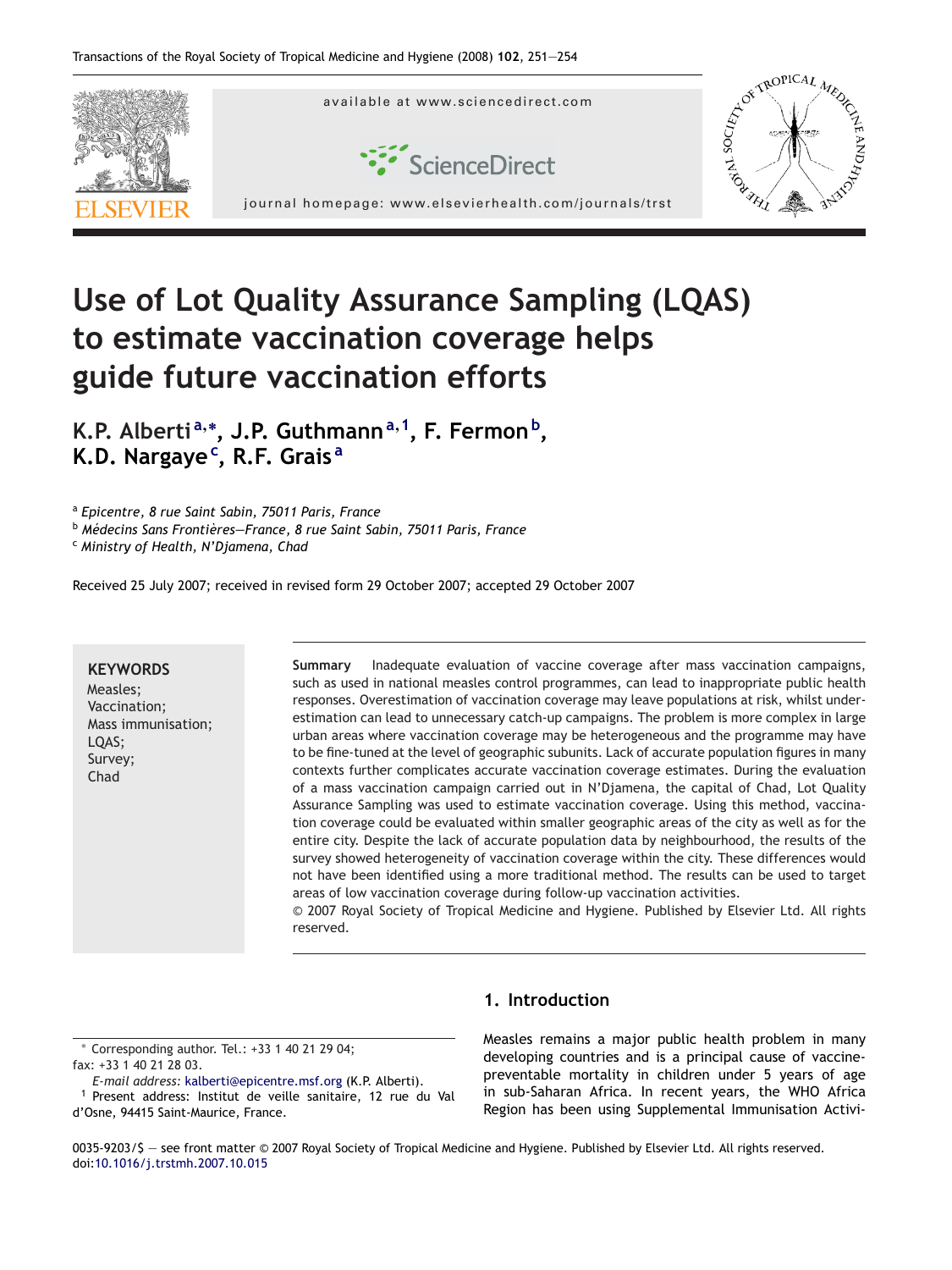ties, including mass vaccination campaigns, in an effort to control the disease and to decrease measles mortality [\(Otten](#page-3-0) [et al., 2005\).](#page-3-0) These activities provide an opportunity for unvaccinated children to receive a first dose of vaccine and for previously vaccinated children to receive a second dose.

In early 2005, a measles epidemic was detected in N'Djamena, the capital of Chad. As part of the epidemic control effort, the non-governmental organisation Médecins Sans Frontières, in collaboration with the Ministry of Health, carried out a mass vaccination campaign. The objective of the campaign was to vaccinate 100% of children aged 6—59 months living in the city. Further details of this epidemic can be found elsewhere ([Dubray et al., 2007\).](#page-3-0)

During the campaign, some vaccination sites were very busy, whilst at others fewer children than anticipated were seen. It was decided to evaluate the coverage of the campaign by conducting a vaccination coverage survey, with a specific objective of identifying differences in vaccination coverage between neighbourhoods. As a second campaign was planned 5 months later, the idea was to use the results of the survey to better target areas with inadequate vaccination coverage following the first campaign.

Two methods are commonly used to estimate vaccination coverage, the administrative method and surveys using cluster sampling [\(WHO, 2006\).](#page-3-0) The administrative method compares the number of doses given with the number of children in the target population of the campaign. Accurate population figures are necessary for this method to be reliable. This method can provide information on coverage by geographic area if the population of subareas is available and the origin of the children vaccinated is known. If population figures are inaccurate, this method leads to either an overestimate [\(Zuber et al., 2003\) o](#page-3-0)r underestimate ([Huhn et](#page-3-0) [al., 2006\).](#page-3-0) Overestimation can result in part of the population remaining at risk of the disease; underestimation may result in the organisation of unnecessary public health measures, such as follow-up vaccination campaigns. Vaccination coverage surveys using cluster sampling do not require accurate population figures but provide only a global figure for the entire survey area. Vaccination coverage by subarea or neighbourhood cannot be estimated from the results of one survey ([Hoshaw-Woodard, 2001\).](#page-3-0)

In our context, neither method adequately responded to our specific question regarding the heterogeneity of vaccine coverage. The population of N'Djamena has more than doubled in the past 15 years with significant in-migration from rural areas of the country. At the time of the last census in 1993 the population was 513 000, whilst current population estimates range from 1.2 million to 1.7 million inhabitants. In addition, the exact proportion of the population under-five is unknown. The city is heterogeneous, with some areas densely populated whilst the outskirts are semirural. Health services are also heterogeneous, with some areas well served and others underserved.

Because of the range in population figures, administrative estimates for citywide campaign vaccination coverage, based on the vaccination of 175 470 children and the extremes of the population estimates of 191 643 and 272 000 children between 6 months and 5 years of age, were as low as 65% and as high as 92%. Furthermore, vaccination teams and experienced supervisors, based on the daily volume of children at each vaccination site, suspected that neither of

these values was accurate. They also suspected vaccination coverage was heterogeneous, but had neither an idea of the origin of children at each site nor whether children visited the vaccination sites closest to their homes.

## **2. Materials and methods**

It was decided that Lot Quality Assurance Sampling (LQAS) would be the most appropriate evaluation method in this context as it has been used successfully in past evaluations of vaccination coverage ([Dubray et al., 2006; Tawfik et al.,](#page-3-0) [2001\).](#page-3-0) LQAS provides both a citywide estimate and estimates for geographic subunits. The limitation of the method is that a specific estimate for each subunit cannot be evaluated, but they are classified as having 'acceptable' or 'unacceptable' vaccination coverage based on upper and lower cut-offs defined for the specific survey [\(Hoshaw-Woodard, 2001\).](#page-3-0)

The city was divided into 25 non-overlapping lots based on administrative neighbourhoods with well known boundaries. When necessary, neighbourhoods were regrouped to create lots of equivalent population size and homogeneity. A lower threshold of 70% vaccination coverage below which a lot was considered to have 'unacceptable' vaccination coverage and an upper threshold of 85% above which a lot was considered to have 'acceptable' vaccination coverage were selected. In neighbourhoods with vaccination coverage >85% the campaign was considered a success, whilst in neighbourhoods with vaccination coverage <70% the population was considered to be still at risk for measles and in need of particular attention during the follow-up campaign. Using these thresholds, sample size and threshold values were calculated using cumulative binomial probabilities (Sample LQ v1.10; Brixton Health, London, UK) using  $\alpha$  = 0.05 and ß = 0.10. The sample size per lot was calculated as 65 and, if less than 13 unvaccinated children were identified, the lot was classified as having 'acceptable' vaccine coverage (>85%), otherwise the lot was classified as having 'unacceptable' vaccination coverage (<70%). As we wished to calculate an average vaccination coverage for the city as well as determining whether each lot had 'acceptable' or 'unacceptable' coverage, information was collected for all 65 children in each lot.

To select households within each of the 25 lots, a systematic sampling plan was developed. A central location in each lot, such as an intersection or health centre, was predetermined by the supervision team. From this point, teams randomly selected a direction by spinning a pen and the closest compound in that direction was selected as the starting household for the lot. From this point, every fourth compound on the right was included in the survey. If multiple households were found in one compound, teams numbered all the households and then selected one household using a random number table.

Oral informed consent was obtained before beginning the interview. The objectives of the survey were explained to potential respondents who were free to refuse participation before or at any time during the survey. Information on age, sex and vaccination status before and after the campaign from one 6—59-month-old child per family was obtained from the head of the household. In households with multiple children in this age group, one child was randomly selected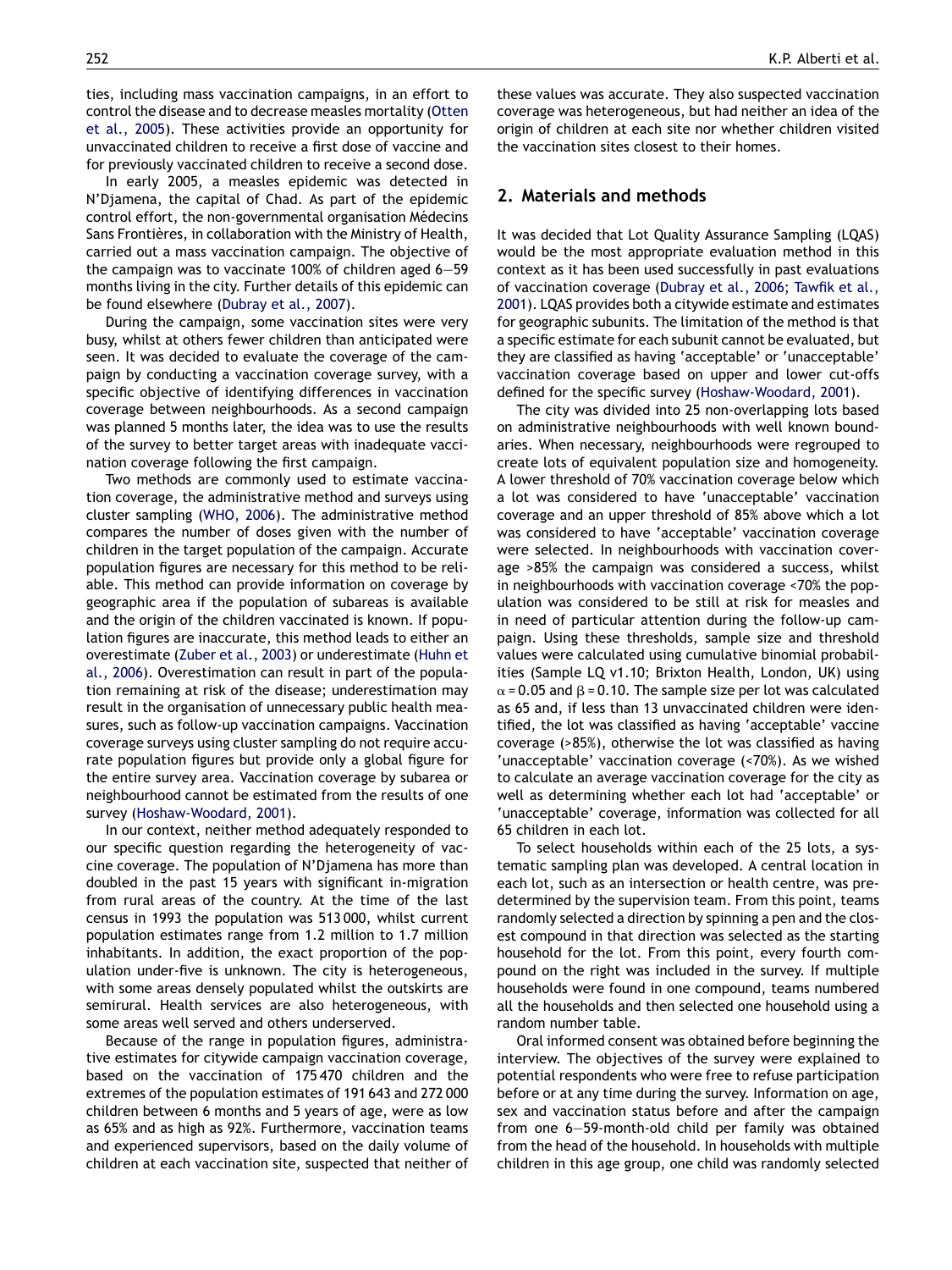

**Figure 1** Estimated vaccination coverage using card confirmation by lot. Lots with 'acceptable' coverage are shown in dark grey.

and the information was collected. Vaccination status was collected based on card confirmation (card) or, if no card was available, by oral history (history).

Ten teams, composed of one woman and one man, carried out the survey. None of the survey team members had participated in the vaccination campaign. The teams received 2 days of training, including half a day of practical training in the field.

## **3. Results**

The survey was conducted from 20—25 June 2005, 1 month after the mass vaccination campaign. In total, 1624 children were included in the survey, 65 children in each of 25 lots (1 child was excluded as he was outside the age range). The sex ratio (M/F) of the children included was 1.18. Fifty-four heads of households (3%) refused to participate in the survey.

Before the campaign, all 25 lots were classified as having 'unacceptable' vaccination coverage (<70%) by card confirmation. Considering both card confirmation and history, 1 of the 25 lots had 'acceptable' vaccination coverage. Following the campaign, using vaccination card as proof of vaccination, all 25 lots were still classified as 'unacceptable'. Considering both card and history, 13 of 25 lots exceeded the upper threshold and had 'acceptable' vaccination coverage (Figure 1).

Citywide vaccination coverage (a weighted average) before the campaign was 7.6% (95% CI 6.3—8.9%) by card and 33.0% (95% CI 30.9—35.1%) considering card confirmation and history. After the campaign, citywide vaccination coverage was 53.0% (95% CI 50.6—55.4%) by vaccination card and 80.6% (95% CI 78.6—82.6%) including history of vaccination.

## **4. Discussion**

Following a mass campaign in N'Djamena, Chad, we were able to identify within-city differences in vaccination coverage as well as a citywide estimate using LQAS. Using a more traditional method, only the citywide coverage estimate would have been available, not allowing geographic variations and therefore neighbourhoods still at risk of out-

breaks to be identified. LQAS does not require knowledge of accurate population figures and, although potentially more time consuming than a single survey using cluster sampling owing to the larger sample size (we sampled 1624 children whereas the sample size for a cluster survey with low precision would have been 210 children) [\(Singh et al., 1996\),](#page-3-0) field implementation is equal for the two methods. Whilst specific vaccination coverage figures for each neighbourhood cannot be easily estimated using LQAS, the thresholds allow appropriate public health decisions to be made. In this case, information on whether vaccination coverage was 'acceptable' or 'unacceptable' for each of the 25 lots was available for planning the next campaign. Surveys in individual lots can be used to monitor vaccination coverage in areas identified as having 'unacceptable' vaccination coverage. This type of follow-up requires few children to be surveyed (maximum 65 in our example) and in practice samples may be even smaller as the survey can be stopped once the threshold is passed, in our example once 13 unvaccinated children have been identified [\(Hoshaw-Woodard, 2001; Tawfik et al.,](#page-3-0) [2001\).](#page-3-0)

Whilst LQAS may require a larger initial investment than administrative or cluster survey methods owing to larger sample sizes, it may be more cost effective in the long run by providing more detailed information and enabling better decision-making for the allocation of limited resources.

**Authors' contributions:** KPA, RFG and JPG participated in the conception and design of the study, interpretation of data, drafting the paper and revising it critically for substantial intellectual content; FF participated in the conception and design of the study and interpretation of data, and revising the paper critically for substantial intellectual content; KDN participated in the conception of the study and revised the paper critically for substantial intellectual content. KPA and RFG had full access to all the data in the study and take responsibility for the integrity of the data and the accuracy of the data analysis. All authors read and approved the final manuscript. KPA and RFG are guarantors of the paper.

**Acknowledgements:** The authors would like to thank the Médecins Sans Frontières (MSF) teams in N'Djamena,